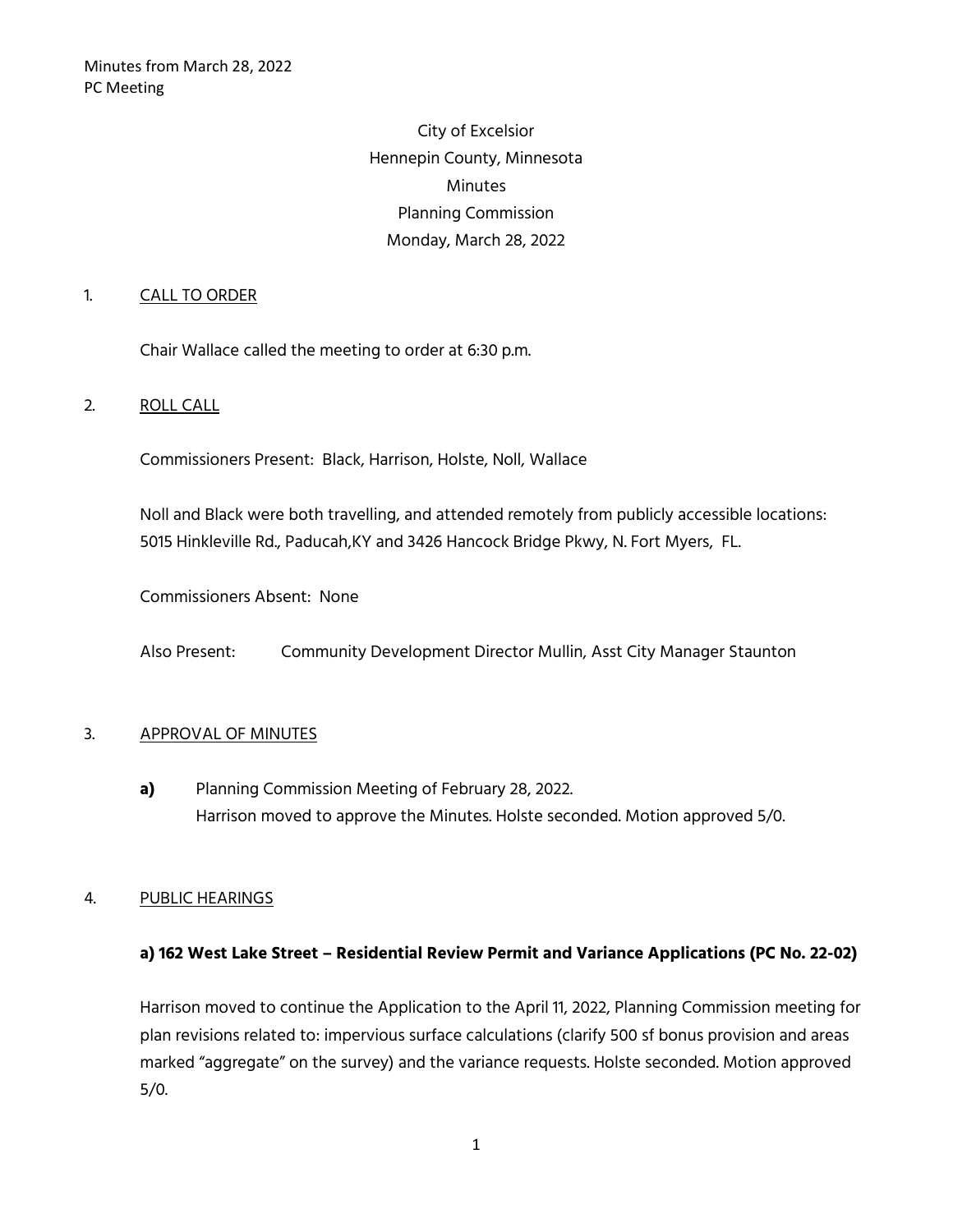# **b) 44 1st Street – Variance Application (PC No. 22-04)**

Holste moved to recommend approval of the Variance application and added to the findings identified by staff: the small lot size and the soil limitations on the site. Black seconded. Motion approved 5/0.

**c) 289 Water Street Conditional Use Permit for Parking Impact Fee (PC No. 22-05) – Continued to April 11, 2022, Planning Commission meeting.**

**d) 631 Mill Street – Residential Review Permit (PC No. 21-30) – Continued to April 11, 2022, Planning Commission meeting**

## 5. DISCUSSION ITEMS

## **a) 10 Water Sketch Plan Review**

Commissioners provided feedback to the applicant. Staff will forward to the City Council.

# **b) 300 Water Street – Sketch Plan Review**

Commissioners provided feedback to the applicant. Staff will forward to the City Council.

# 6. COMMUNICATIONS & REPORTS

- **a)**Next City Council Meeting April 4, 2022
- **b)**Next Planning Commission Meeting April 11, and April 25, 2022
- **c)** Residential Review Permit Administrative Approval
	- a.  $44.1$ <sup>st</sup> Street addition of second garage stall

d) Proposed Zoning Amendments for Public Hearing and PC consideration at April 11, 2022, Planning Commission meeting:

- a. Article 2. Amend the definition of "clinic" and "office business (clinical)".
- b. Article 17. Delete the building height measurement method therein.
- c. Article 24. Amend the maximum size of monument signs and permit some signs as Interim